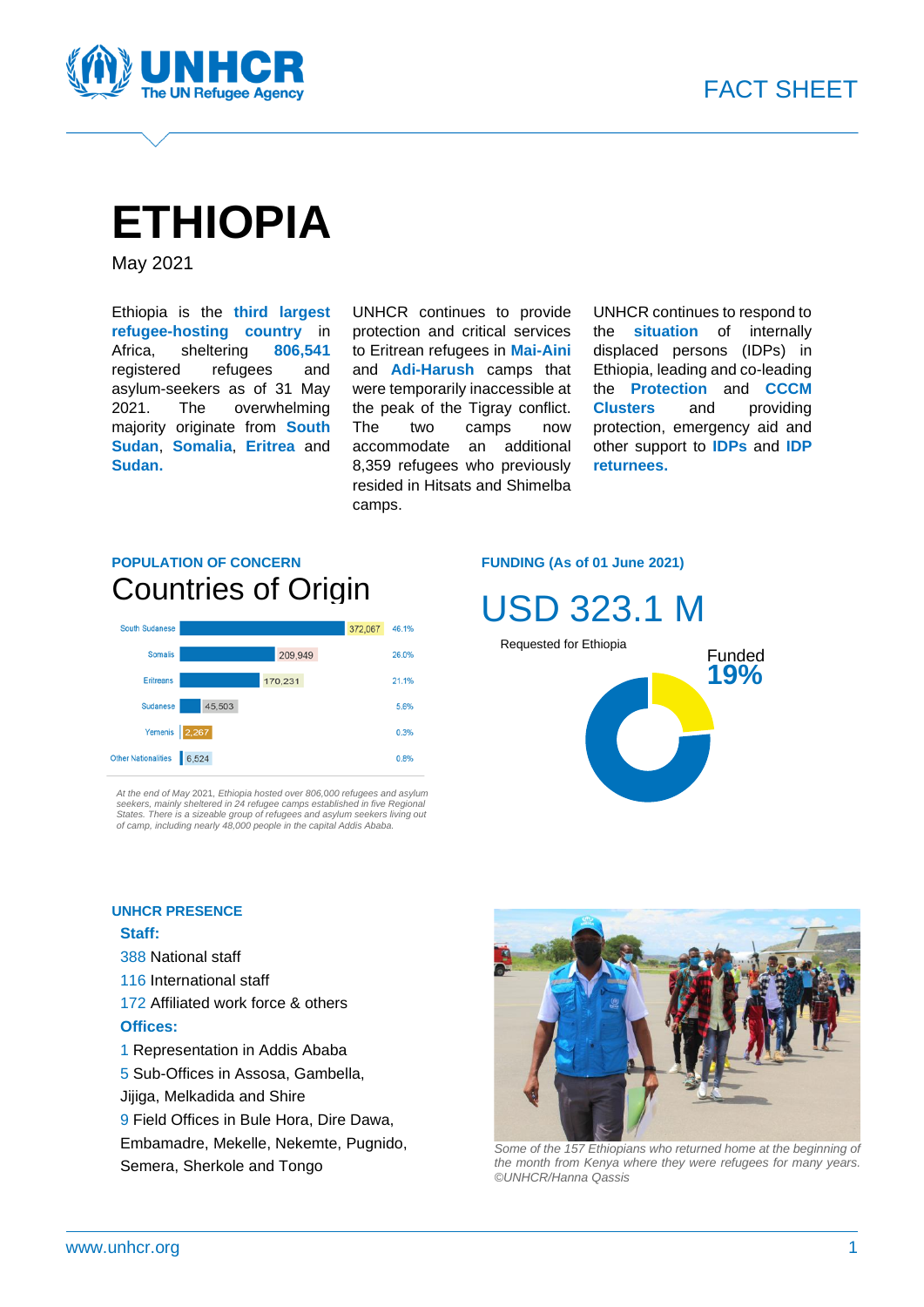

### Working with [Partners](https://data2.unhcr.org/en/documents/details/73572)

UNHCR's main government counterpart in the refugee response in Ethiopia is the Agency for Refugees and Returnees Affairs (ARRA). UNHCR works closely with 57 humanitarian and development organizations, managing the 'Ethiopia Country Refugee Response Plan [\(ECRRP\) 2020-2021,](https://data2.unhcr.org/en/documents/details/73572) which defines the collective response of all the partners in support of the refugee response in the country. UNHCR is also part of the Humanitarian Country Team, where refugee programmes are discussed strategically to ensure their needs are adequately presented and addressed across the UN System. UNHCR builds on well-established coordination fora, including the inter-sector Refugee Coordination Group together with national and regional sectorial working groups. Committed to pursuing refugee inclusion in national services and economies, as per the Global Compact on Refugees (GCR), UNHCR is furthering partnerships with Ethiopian line Ministries, regional and local authorities, development partners and the private sector. UNHCR coordinates within the Inter-Agency Standing Committee (IASC) cluster system for Internally Displaced Persons (IDPs) at national and sub-regional level, leading and co-leading the Protection, Camp Coordination & Camp Management (CCCM) and Emergency Shelter & Non-Food Items (ES/NFI) Clusters.

### Main Activities

#### **Protection**

- Together with ARRA, UNHCR coordinates the delivery of protection and assistance for refugees and asylum-seekers in Ethiopia, as well as the promotion of solutions. It works to strengthen refugee protection through the expansion of improved community-based and multi-sectorial child protection and GBV programmes. Moreover, UNHCR works with government, national and international partners, including NGOs and UN agencies, to provide protection and assistance to IDPs and IDP returnees in different parts of the country.
- UNHCR also provides technical support to ARRA in the registration and status determination of new arrivals using an advanced biometric registration system (BIMS), which provides a more reliable means for the identification of refugees and asylum-seekers, thereby enhancing their protection.
- UNHCR is working with UNICEF on a model and transformative Blueprint partnership to secure refugee children a fair deal in line with the Global Compact on Refugees (GCR), and as reflected in the commitments made at the Global Refugee Forum (GRF). The main objectives of the Blueprint encompass strengthening existing national child protection systems, including those for birth registration; developing the capacity of national partners on refugee protection; and integrating refugee children into the national child protection systems.
- UNHCR is strongly committed to ensure consistent and effective communication with refugee communities. It is actively using refugee social media groups across the operation to communicate with refugee communities, particularly in the context of COVID-19 and the need to disseminate prevention messages on a regular basis.
- As part of the continued COVID-19 preventive measures, UNHCR set up a Protection Helpline for refugees and asylum seekers in Addis Ababa to continue to provide services related to protection, resettlement, access to asylum and refugee status determination. The helpline numbers have been disseminated to the communities in eight different languages through the various communication channels including social media and community-based structures.

#### **Durable Solutions**

Providing resettlement opportunities remains a top priority, as conditions for voluntary repatriation are unfavourable for most refugees in Ethiopia, and local integration programmes are yet to be put in place. In 2021, UNHCR's resettlement submission target so far is 2,335 individuals, subject to ever changing country pledges. UNHCR has already processed 579 refugees for resettlement whilst 343 others departed to different countries. It also supported 219 refugees in family reunification cases. Moreover, support has been provided to refugees applying for UNICORE scholarships as they compete for 43 placements in Italian universities.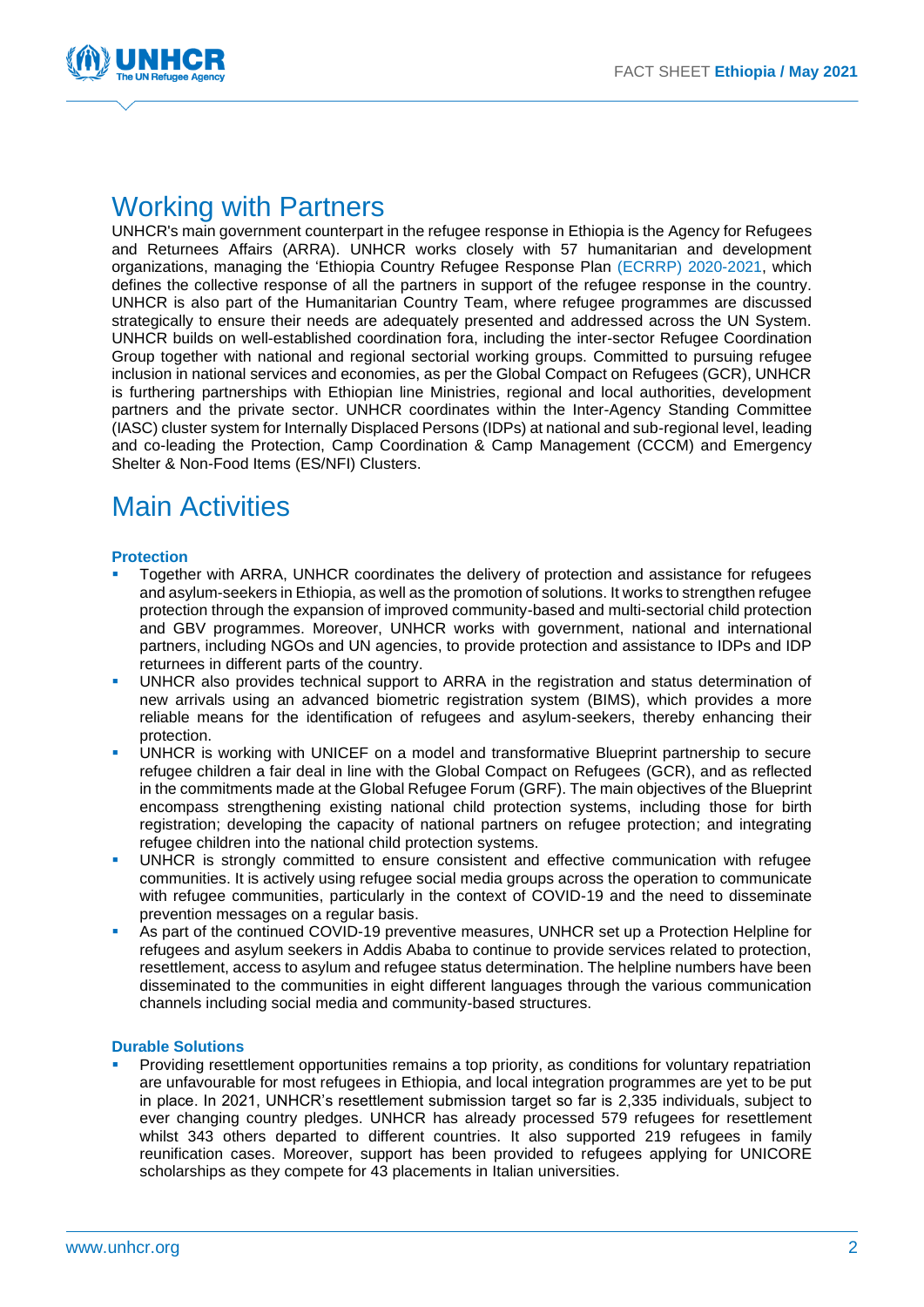

UNHCR, together with the governments of Ethiopia and Kenya, facilitated the voluntary repatriation of 157 Ethiopians who were refugees in Kenya for a long time. Part of 1,688 Ethiopian refugees in Kenya who have voluntarily signed up to return home, the returnees were welcomed at the Dire Dawa International Airport and issued with transport money and a reintegration package to help them restart their lives.

#### **Shelter**

- Access to adequate shelter remains below the standard in all the refugee camps with only 46% of the camp-based refugee families living in adequate dwelling. UNHCR and its partners continue to improve the shelter coverage in all refugee camps including through the planned construction of 2,712 emergency shelters and 1,710 transitional shelters as well as the maintenance of 1,775 transitional shelters in 2021. So far this year, 1,480 emergency shelters and 82 transitional shelters have been constructed together with the maintenance of 206 transitional shelters in the different refugee camps.
- UNHCR continues to respond to the shelter needs of Internally displaced persons (IDP) in the Tigray Region as part of the Emergency Shelter and Non-Food Items Cluster. To date, it has constructed 750 emergency shelters in IDP sites in Shire and Mekelle, with plans underway to scale up the construction. In Gedeo and West Guji areas in the south, construction of 200 shelters for IDP returnees is at an advanced stage.

#### **Education**

- To date, a total of 164,631 refugee students are attending classes, including 48,841 in pre-primary, 105,101 in primary and 10,689 in secondary schools. 58 percent of them are females. However, meeting the minimum guidelines set by the Ministry of Education to curb the spread of coronavirus in the schools remains a challenge for most schools. Shift systems and alternate learning are being used as a temporary measure to maximize the use of available resources. Despite the good efforts, over 60% of all refugee schools in Ethiopia do not meet the standards of safe learning environments.
- 796 of the 924 refugee students who sat for the 12th grade national examinations in the current academic year in Ethiopia scored university entrance marks. This represents an 86% promotion rate compared to 50 - 60% in the past several years. The success rate in the Gambella camps is even higher at 92.4%, with 461 of the 499 students scoring passing marks.

#### **Health**

- UNHCR, in collaboration with the Government of Ethiopia (GoE) and its partners, facilitates access to primary and emergency secondary and tertiary healthcare services for refugees and asylumseekers. It supports the operational costs of primary healthcare services in the different refugee camps, as well as the referral care costs for secondary and tertiary health services in regional and central referral facilities. In urban settings such as Addis Ababa, UNHCR covers the cost of medicines and investigations. As part of the prioritized group for COVID-19 vaccination, frontline health workers and refugees fulfilling the national prioritization criteria, including frontline healthcare workers, individuals aged 65 years and above and people with severe underlying conditions, are being vaccinated.
- UNHCR, together with ARRA, Regional Health Bureaus and other health partners continued to carry out prevention and response to COVID-19 in refugee camps and other locations sheltering refugees. Activities and action taken include risk communication and community engagement, service reorientation, training of health personnel, case identification, contact tracing and referrals, distribution of personal protective equipment (PPE) and essential medicines and materials to strengthen health services. UNHCR is also supporting the Inter-agency COVID-19 response to the IDP situation by providing PPE and sanitation materials, equipping isolation and quarantine centres and providing community sensitization.

#### **Food Security and Nutrition**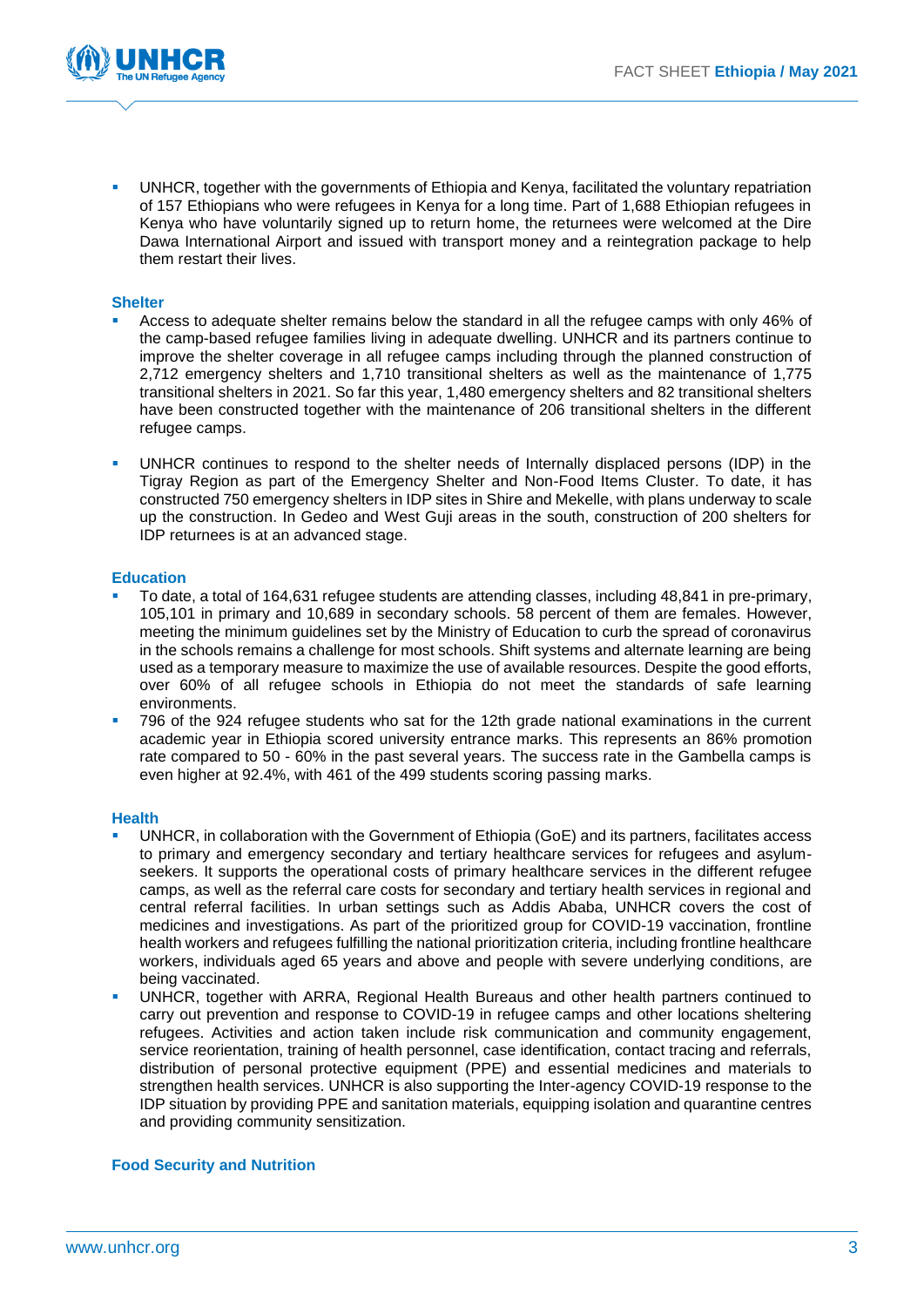

UNHCRs contributes to preventive and curative aspects of nutrition programmes through the Community-Based Management of Acute Malnutrition (CMAM) model. It monitors the nutrition status of refugees through Standardised Expanded Nutrition Survey (SENS) assessments and coordinates with partners in nutrition response programming. UNHCR works with the World Food Programme (WFP) on food distribution to ensure refugees have sufficient access to basic food. However, they continue to receive only on average about 84% of the minimum standard food ration of 2,100 kcal per person per day across refugee populations. This has kept the Global Acute Malnutrition (GAM) rate in most camps higher than the acceptable standards. UNHCR is advocating for additional resources to ensure refugees receive the minimum standard of food in-take per day.

#### **Water and Sanitation (WASH)**

- UNHCR works with partners to provide access to clean water and sanitation and improve hygiene practices through hygiene awareness support to refugees and asylum-seekers. An average of 17.5 liters of water per person per day was provided across all the camps during the reporting month. However, in some camps, water supply was quite low averaging around 6-14 liters per person per day against the desired standard of 20 liters. This is due to fuel shortage as well as some system breakdown, reducing the capacity of some boreholes to pump enough water. UNHCR and partners are working to solarize some of the systems to reduce dependence on fuel together with the strengthening and maintenance of essential water systems to provide the desired 20 liters of water per person per day across all camps.
- COVID-19 prevention activities such as the provision of hand washing facilities, water, and soap as well as hygiene promotion activities continued to be strengthened in all refugee camps.

#### **Cash-Based Interventions (CBI)**

- UNHCR continues to provide monthly cash assistance to a small number of urban refugees in Addis Ababa (some 4,400 individuals) to cover their basic needs, with an additional amount for extra hygiene and sanitation support for the prevention of COVID-19. There are ongoing efforts to expand this assistance modality to the different refugee and IDP hosting areas in Ethiopia. Cash assistance is being implemented to ensure protection solutions and meet basic needs of IDPs in various locations including in the Tigray and Benishangul Gumuz regions.
- UNHCR also advocates for provision of cash assistance to other vulnerable groups including to: **a**) the significant number of 'out-of-camp' refugees mainly in Addis Ababa, who previously sustained themselves by working in the informal sector and/or received remittances, but whose income has been severely impacted by the COVID-19 pandemic, **b**) Eritrean refugees who were recently displaced from Tigray to Addis Ababa and have since been living in challenging conditions.
- Following the piloting of cash assistance for shelter construction in two refugee camps -Awbare and Shedder- in Jijiga in 2019, UNHCR is working to scale up the intervention in the two camps and expand the same to other refugee hosting locations. CBI is also used to provide reintegration support to Ethiopian refugees who voluntarily return to their country, including the recently returned Ethiopians who have received cash assistance through the Commercial Bank of Ethiopia.
- UNHCR is utilizing locally available services and continues to explore such partnerships to ensure that cash assistance is provided to vulnerable populations in hard-to-reach areas, in the most appropriate manner while ensuring dignity of the cash recipients.

#### **Access to Energy**

UNHCR continues to be part of the multi-actor partnerships working to improve refugees' access to energy for cooking, lighting, and other uses. The Energy and Environment Working Group (EEWG) is preparing a "Multi-actor National Cooking Fuel Strategy" guiding the implementation of access to sufficient, safe, sustainable and clean cooking energy to refugees and host communities. As part the support for cooking energy, 67,754 pieces of briquettes and 1,356m3 of firewood were distributed for selected beneficiaries in the refugee camps of Benishangul Gumuz Region. In the camps in the Afar Region, operationalization of five grid connected communal kitchens is ongoing together with the expansion of briquette production in Aysaita and Barahle camps. More than 586,000 multipurpose tree seedlings are raised in camps in the Gambella, Somali (Melkadida) and